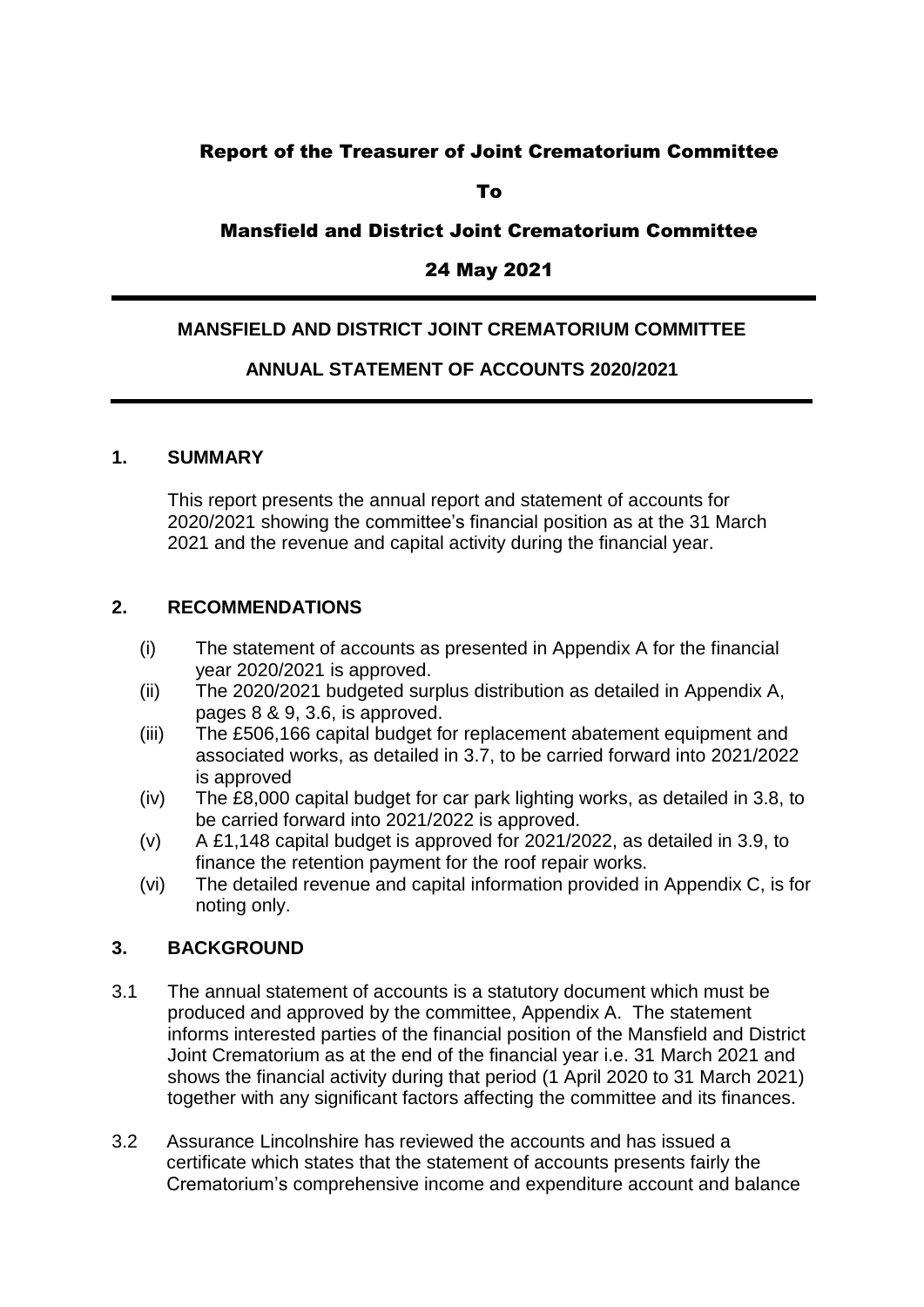sheet and that the statements are fully supported with the underlying financial records; this is included within Appendix A page 56.

- 3.3 The Joint Crematorium Committee is required to produce an annual governance statement, which includes the future actions required on internal control issues; this is included within Appendix A pages 45-53.
- 3.4 The actuary report produced by Barnett Waddingham is included within Appendix B. The actuary is instructed by Nottinghamshire County Council, the administering authority to the Nottinghamshire County Council Pension Fund, to undertake pension expense calculations in respect of pension benefits provided by the Local Government Pension Scheme to employees of Mansfield and District Joint Crematorium as at 31 March 2021.
- 3.5 The statement of accounts for the year ending 31 March 2021 have been prepared in accordance with the latest Code of Practice on Local Authority Accounting in order to provide the necessary detail for subsequent consolidation into the accounts of the constituent authorities. The format reflects the requirements of the Code of Practice in Local Authority Accounting in the United Kingdom 2020/2021 and the Service Accounting Code of Practice published by Chartered Institute of Public Finance and Accounting (CIPFA). This is supported by the International Financial Reporting Standards (IFRS).
- 3.6 A detailed revenue and capital financial information table for 2020/2021 is included within Appendix C.
- 3.7 During 2020/2021 capital works were due to take place to remove and replace the mercury abatement equipment for which a budget of £627,000 was brought forward from 2019/2020. However due to the pandemic, the supplier has had to revise and push back the timescales to undertake these works.

In February 2021, the JCC approved to carry-forward £506,000 of this budget into the 2021/2022 financial year as it was forecast that spend of £121,000 would be incurred by the end of March 2021. However at 31 March 2021 the expenditure incurred on this project was slightly higher at £123,834; it is recommended that the carry-forward budget for this scheme is reduced to £503,166.

- 3.8 The capital project for improved car park lighting has not taken place. The approved budget for 2020/2021 was £8,000. The works are still required as there is no lighting in parts of the crematorium car parks which is a safety issue in early mornings and later nights. It is recommended that this budget is carried forward into the 2021/2022 financial year.
- 3.9 The capital roof repairs works following the theft of copper from the crematorium roof have been completed. However, as part of the contracted works a retention payment of £1,148 will be due to the contractor in the 2021/2022 financial year. It is recommended that a capital budget for £1,148 is approved for 2021/2022.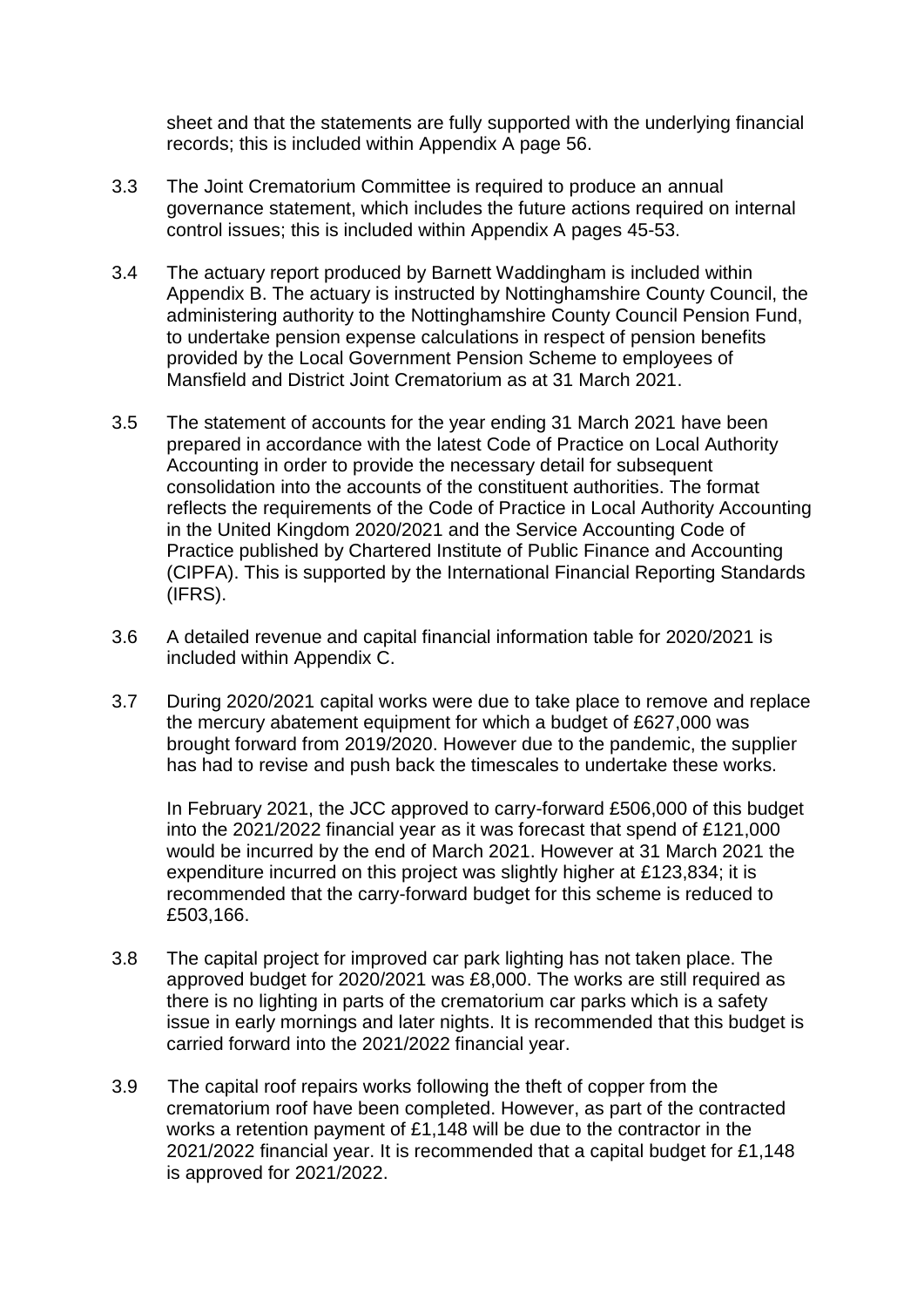# **4. OPTIONS AVAILABLE**

4.1 The preferred option available is for the Committee to approve the Statement of Accounts.

Members of the Committee could choose not to approve the Statement of Accounts or request amendments to the contents therein. The three constituent Councils are aiming to close down their accounts as close as possible to the original 31<sup>st</sup> May deadline, and approved Crematorium accounts are required for all three authorities to achieve this deadline.

# **5. RISK ASSESSMENT OF RECOMMENDATIONS AND OPTIONS**

| <b>Risk</b>                                         | <b>Risk Assessment</b>                                                                                                                                                                          | <b>Risk</b><br>Level | <b>Risk Management</b>                                                                        |
|-----------------------------------------------------|-------------------------------------------------------------------------------------------------------------------------------------------------------------------------------------------------|----------------------|-----------------------------------------------------------------------------------------------|
| The statement is<br>not approved by 31<br>May 2021. | Member authorities will be<br>unable to complete their<br>accounts by 31 <sup>st</sup> May 2021<br>without crematorium figures,<br>resulting in potential audit<br>delays and additional costs. | Low                  | Ensure that the date<br>set for Members of the<br>Committee to consider<br>this report is met |

The preparation of the Statement of Accounts is a statutory requirement.

## **6. IMPLICATIONS**

- (a) Relevant Legislation: The accounts are produced in accordance with the requirements of the Accounts and Audit Regulations 2015. The format reflects the requirements of the Code of Practice on Local Authority Accounting in the United Kingdom 2020/2021 and the Service Accounting Code of Practice published by the Chartered Institute of Public Finance and Accountancy (CIPFA). This is supported by the International Financial Reporting Standards (IFRS). The audit is carried out in accordance with the Accounts and Audit Regulations 2015.
- (b) Human Rights: It is not considered that individual human rights will be infringed.
- (c) Equality and Diversity: No direct impact
- (d) Climate change and environmental sustainability: No direct impact
- (e) Crime and Disorder: No direct impact
- (f) Budget /Resource: There are no budget / resource implications.

## **7. BACKGROUND PAPERS**